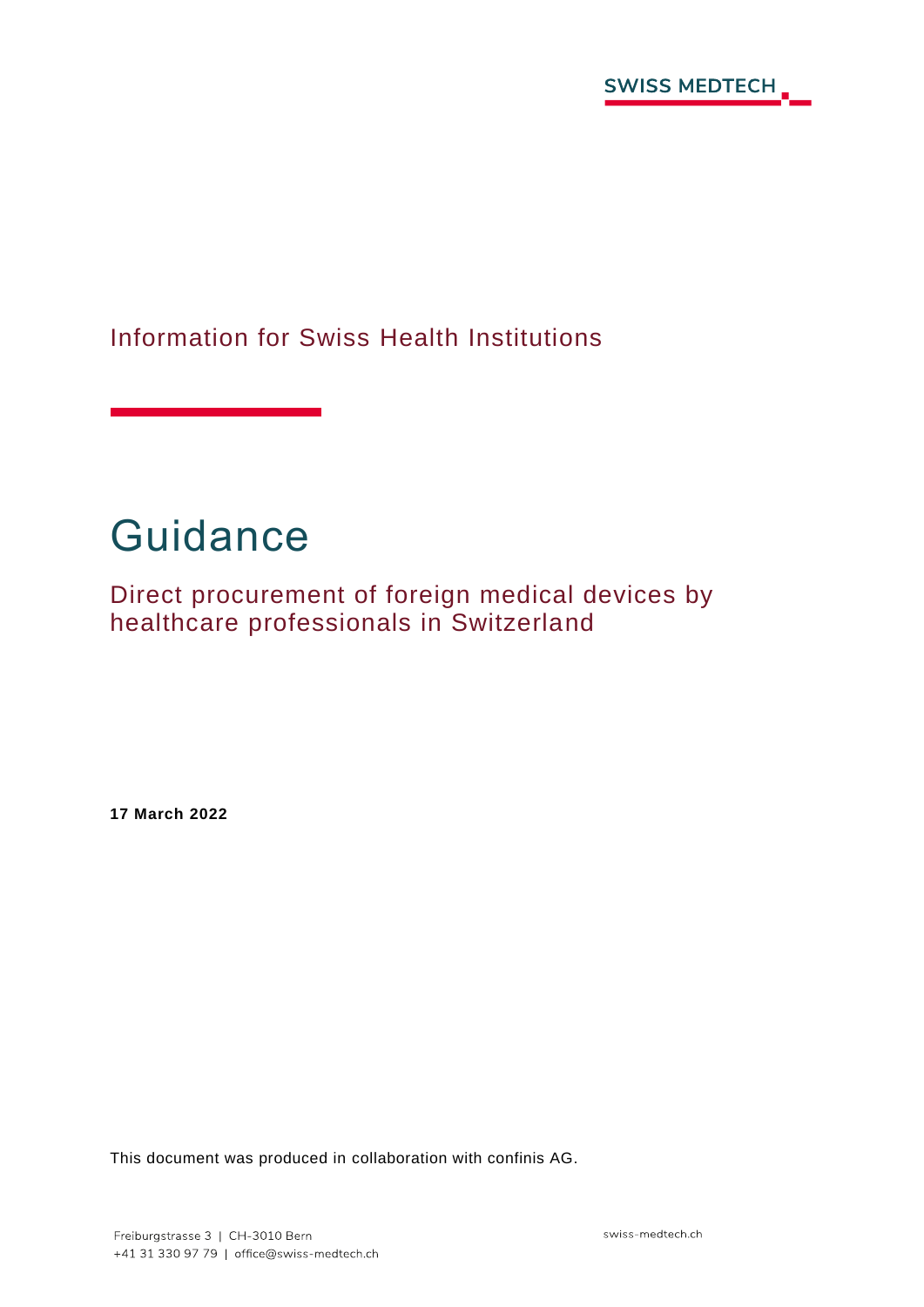

## **Contents**

| 1              |  |  |  |  |
|----------------|--|--|--|--|
| $2^{\circ}$    |  |  |  |  |
|                |  |  |  |  |
|                |  |  |  |  |
|                |  |  |  |  |
|                |  |  |  |  |
| 3              |  |  |  |  |
|                |  |  |  |  |
|                |  |  |  |  |
| $\overline{4}$ |  |  |  |  |

*All information in this report has been compiled and evaluated with the greatest care and to the best of our knowledge. All sources used are considered reliable. The information contained in this report, however, is not legally binding and Swiss Medtech cannot accept any liability for the completeness or accuracy of the information provided herein.*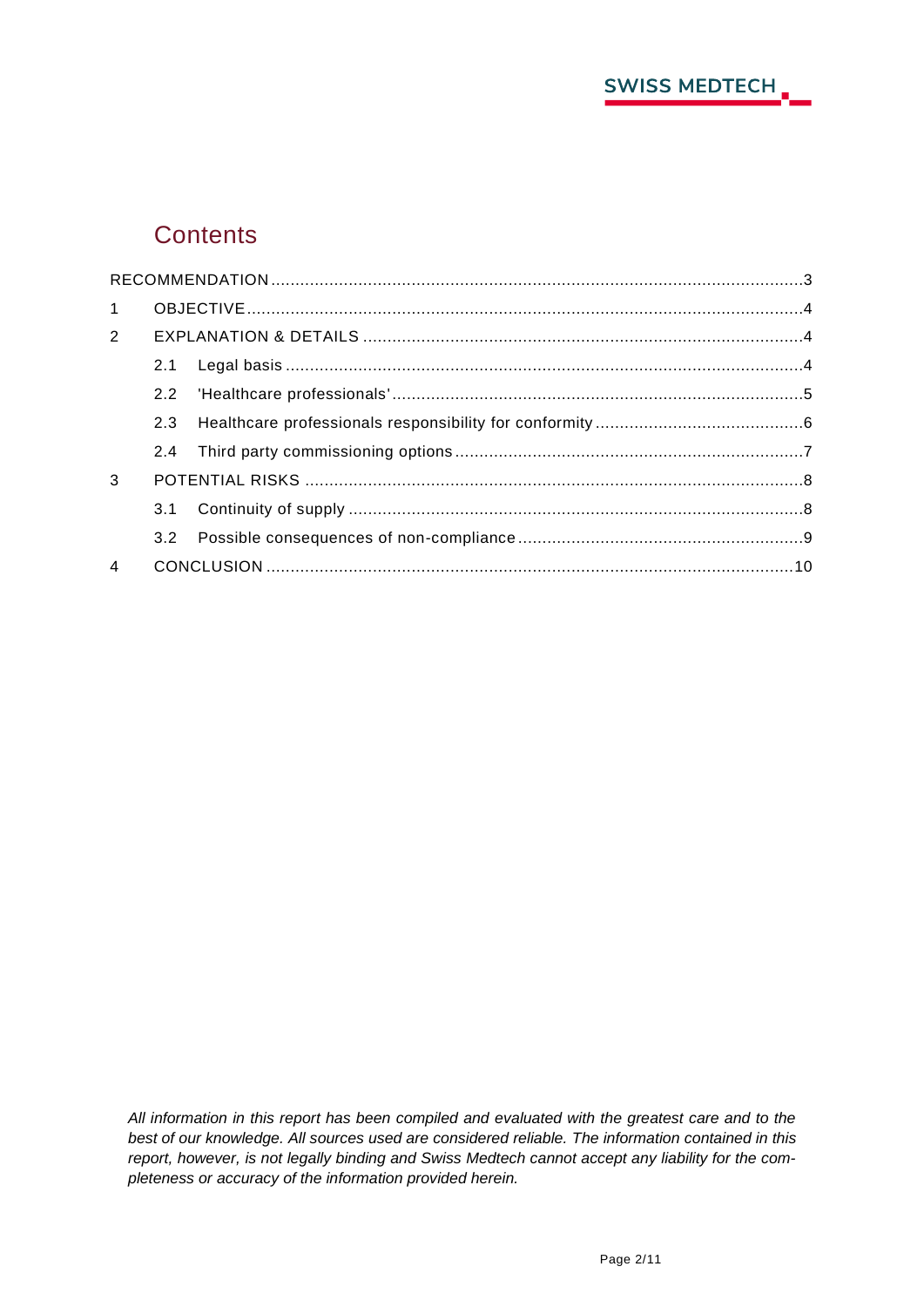## <span id="page-2-0"></span>Recommendation

The Medical Devices Ordinance<sup>1</sup> allows professionals to procure devices directly from abroad for use without placing them on the market.

It is important to note that in the case of direct procurement, individual professionals and health institutions automatically assume full functional responsibility, i.e.: no Swiss economic operator is responsible for any procedural or safety-related issues, and the readiness for delivery depends exclusively on the foreign supplier.

The direct procurement of devices from abroad is associated with considerable risks related to supply and liability. **Swiss Medtech therefore recommends that healthcare professionals and health facilities should always obtain their devices from Swiss manufacturers and/or distributors and only resort to direct procurement in isolated exceptional situations.**

It is also important to note that direct procurement is subject to specific conditions, namely that

- a) they should be viewed as emergency procurements only, and that the uninterrupted supply of other – even identical – devices should not be affected;
- b) healthcare professionals can also procure such devices themselves;
- c) healthcare professionals only seek assistance in procuring such devices in association with their own health institution – i.e., hospital, physician's office, or other healthcare organization;
- d) healthcare professionals also use the directly procured devices themselves; and
- e) healthcare professionals assume professional responsibility for the full compliance of their directly procured devices*.*

<sup>1</sup> Medical Devices Ordinance MedDO of July 1, 2020 (German, MepV), SR 8112.213 (as amended on May 26, 2021).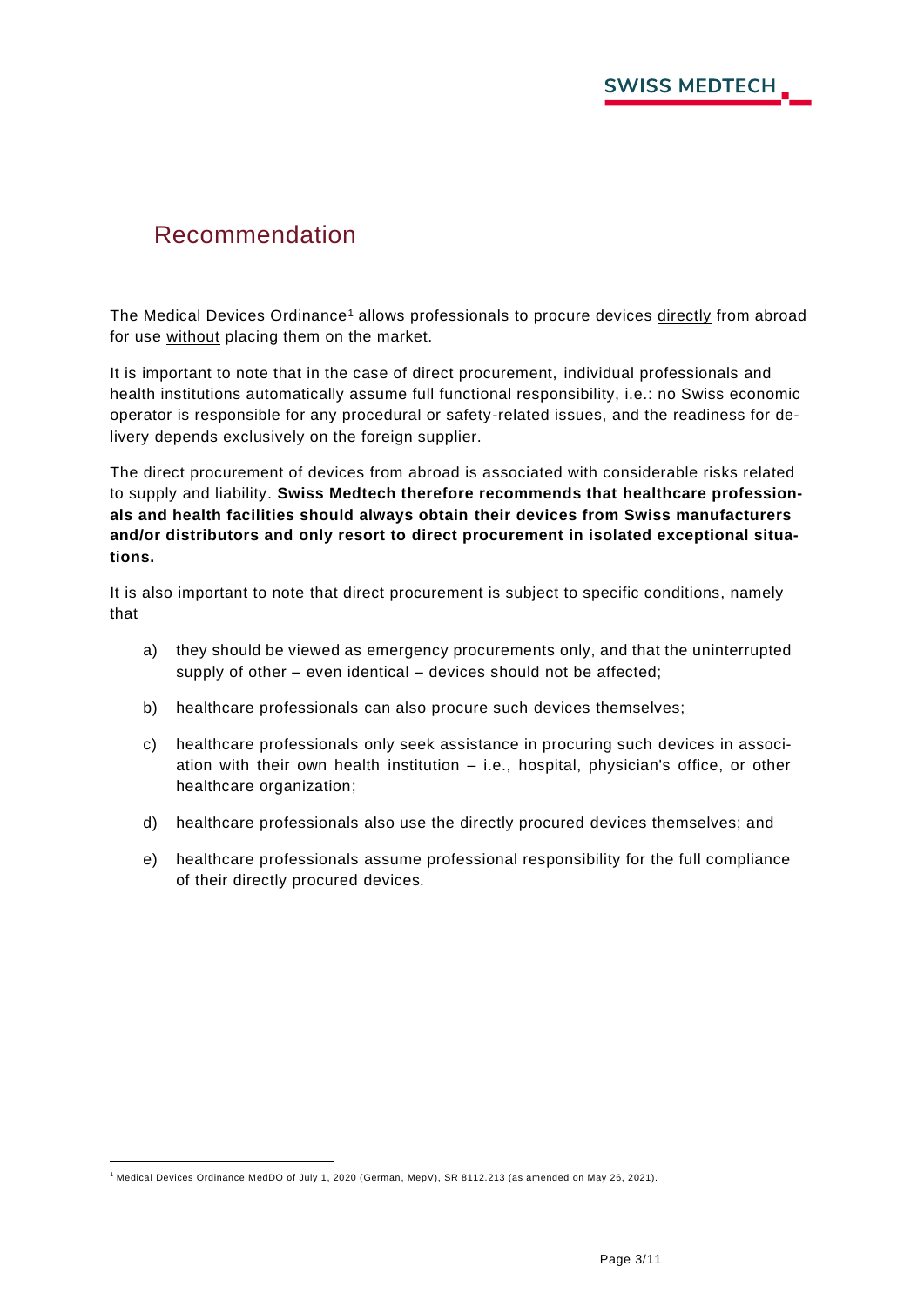## <span id="page-3-0"></span>1 Objective

According to the Swiss Medical Devices Ordinance MedDO<sup>2</sup> (German MepV), which aligns Swiss law with the new European Medical Devices Regulation (MDR)<sup>3</sup>, professionals can procure CE-marked medical devices (hereinafter referred to as 'devices') directly from abroad and use these in Switzerland without them being placed on the domestic market. The new requirements for national testing, registration and documentation for imports do not apply for devices obtained in this manner.

The following section defines what is meant by this type of procurement by professionals, what responsibility they must bear, and in what form they may delegate procurement activities. Information on the conceivable effects on the continuity of supply and possible consequences in the event of non-compliance with legal requirements is also covered.

## <span id="page-3-1"></span>2 Further details

#### <span id="page-3-2"></span>2.1 Legal basis

Swiss legislation governing therapeutic products provides only general statements on the procurement of devices; the focus is mainly on the safety and efficacy of products that are placed on the market. This makes Article 3 of the Therapeutic Products Act TPA (German HMG)<sup>4</sup> all the more important. This Article stipulates that all parties involved in the handling of devices are obliged to prevent any risk to the health of humans and animals.

For direct procurements from abroad, the provisions regulating implementation are found in Article 70 of the MedDO. The first paragraph states:

*«Any professional who directly uses a product from abroad without placing it on the market, is responsible for the conformity of said product.»*

The Explanatory Report<sup>5</sup> on the revision of the MedDO of 1 July 2020 also refers to Article 70:

*«Paragraph 1: Anyone who imports devices from abroad is considered an importer under the EU MDR and must fulfil the associated obligations for placing products on the market. As imported devices are used directly by professionals within health institutions, any process involving the placing of devices on the market is eliminated. This added paragraph to the MedDO takes these special circumstances into account, whereby the responsibility for the conformity of the imported and directly used product lies with the professionals.»*

<sup>2</sup> Cf. Medical Devices Ordinance (FN 1).

<sup>3</sup> Ordinance (EU) 2017/745 of the European Parliament and of the Council of 5 April 2017 concerning medical devices (MDR), OJ L 117, 5.5.2 017.

<sup>4</sup> Federal Law of 15 December 2000 on Medicinal Products and Medical Devices (Therapeutic Products Act, TPA) SR 812.21 (in the version of 1 January 2022)

<sup>5</sup> Comprehensive revision of the Medical Devices Ordinance and Ordinance on Clinical Trials with Medical Devices (new Medical De vices Regulation). Explanatory Report, FDHA/FOPH, July 2020, [https://www.bag.admin.ch/dam/bag/de/dokumente/biomed/heilmittel/meprrevision/er](https://www.bag.admin.ch/dam/bag/de/dokumente/biomed/heilmittel/meprrevision/erlaeut_juli2020.pdf.download.pdf/2020-07-01_DE_Erlaeuterungen.pdf)[laeut\\_juli2020.pdf.download.pdf/2020-07-01\\_DE\\_Erlaeuterungen.pdf](https://www.bag.admin.ch/dam/bag/de/dokumente/biomed/heilmittel/meprrevision/erlaeut_juli2020.pdf.download.pdf/2020-07-01_DE_Erlaeuterungen.pdf) ( viewed 17.12.2021) in German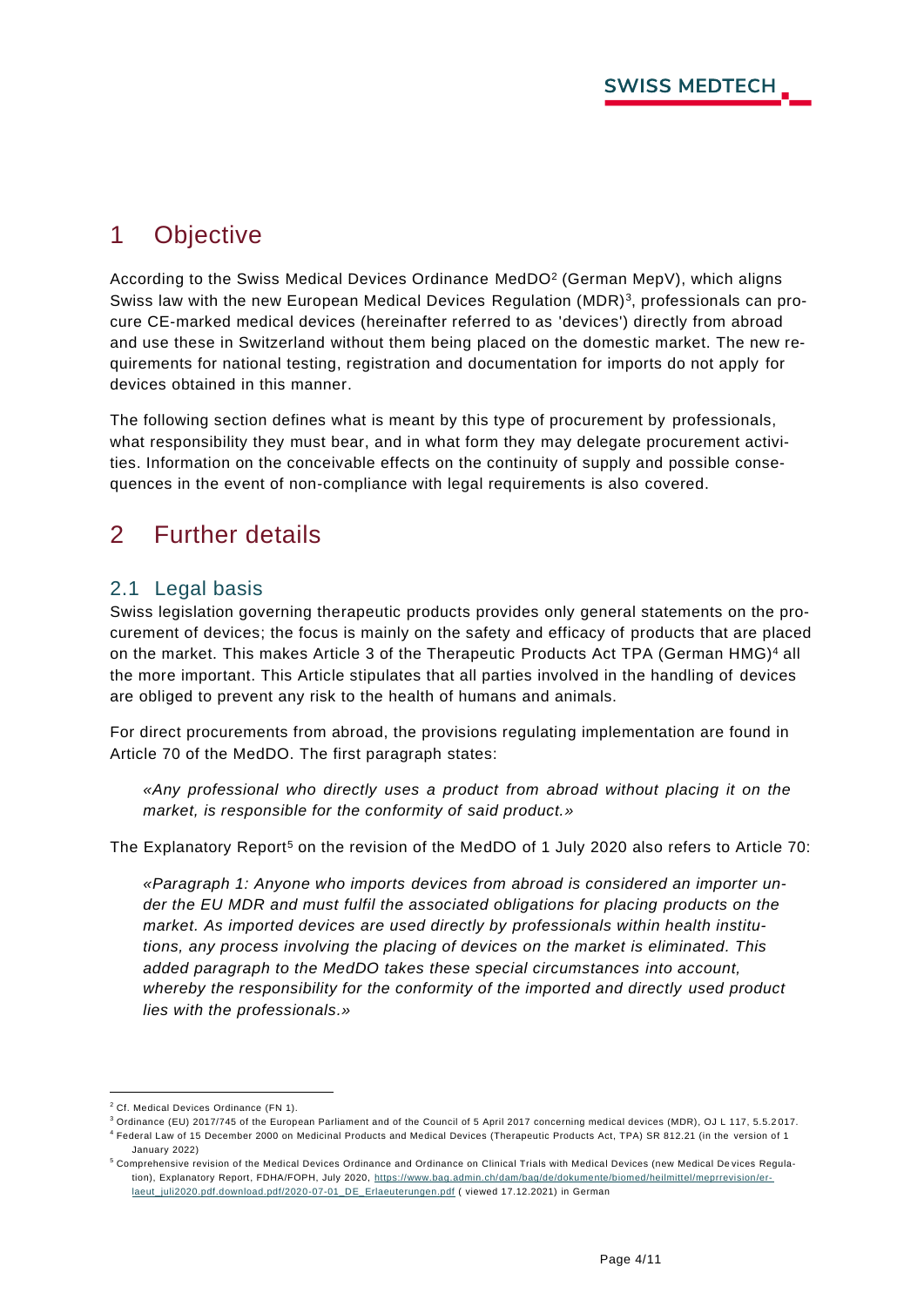The terms 'professionals' and 'health institution' used in this context must be defined precisely to ensure the clarity of this section of the ordinance and report. Concerning the term 'health institution', reference can be made to the MedDO in Article 4, Para. 1, Subpara. k. which states:

*«Health institution: refers to an organization whose primary purpose is to provide care or treatment to patients, or to promote public health;»*

Further elaboration of the term 'health institution' in the above-mentioned Article 4 can be found on page 16 of the Explanatory Report<sup>6</sup>.

Additional information on the direct procurement of devices from abroad can be found in the updated Swissmedic «Procurement of medical devices in health institutions» 7 information sheet. Section 7 focuses on the topic of «Medical devices imported from abroad by professionals». It begins with the following statement:

*«If a professional (in this context including health institutions) imports conforming medical devices from abroad and uses them directly without making them available on the market, the devices are not considered to be placed on the market in Switzerland. Accordingly, from the standpoint of medical devices legislation, the professional or health institution does not assume the role of importer, i.e. they are not subject to the testing, registration or documentation obligations that apply to importers…»*

Both the explanatory report and, in particular, the information sheet emphasizes that the newly defined requirements do not apply to devices imported under these conditions, as they will not be placed on the market in Switzerland. Furthermore, the information sheet specifying that professionals must not fulfil any «testing, registration and documentation obligations», refers to the standard registration requirements for Swiss agents and Swiss importers regarding product labelling, declarations of conformity, and instructions for use that must be verified for imports.

#### <span id="page-4-0"></span>2.2 Healthcare professionals

According to Article 70 of the MedDO, professionals in Switzerland are permitted to procure and use devices directly from abroad. This does not necessarily mean that the product must be placed on the Swiss market. However, the Article can only be properly understood if the term 'professional' is clearly described. As the term is not specifically defined for the area of medical devices, both at the legal level of the TPA or at the ordinance level of the MedDO, references found in other legal texts can be useful.

<sup>6</sup> Cf. Explanatory Report, FDHA/BAG, April 2021 (FN 5).

<sup>&</sup>lt;sup>7</sup> Information sheet 'Procurement of medical devices in healthcare facilities', MU600\_00\_006d / V3.0 / com /mk /07.01.2022, [https://www.swiss](https://www.swissmedic.ch/dam/swissmedic/de/dokumente/medizinprodukte/mep_urr/mu600_00_006d_mb_beschaffung_mep.pdf.download.pdf/MU600_00_006d_MB_Beschaffung_von_Medizinprodukten_in_Gesundheitseinrichtungen.pdf)[medic.ch/dam/swissmedic/de/dokumente/medizinprodukte/mep\\_urr/mu600\\_00\\_006d\\_mb\\_bes](https://www.swissmedic.ch/dam/swissmedic/de/dokumente/medizinprodukte/mep_urr/mu600_00_006d_mb_beschaffung_mep.pdf.download.pdf/MU600_00_006d_MB_Beschaffung_von_Medizinprodukten_in_Gesundheitseinrichtungen.pdf) chaffung\_mep.pdf.down[load.pdf/MU600\\_00\\_006d\\_MB\\_Beschaffung\\_von\\_Medizinprodukten\\_in\\_Gesundheitseinrichtungen.pdf](https://www.swissmedic.ch/dam/swissmedic/de/dokumente/medizinprodukte/mep_urr/mu600_00_006d_mb_beschaffung_mep.pdf.download.pdf/MU600_00_006d_MB_Beschaffung_von_Medizinprodukten_in_Gesundheitseinrichtungen.pdf) (viewed 12.1.2022)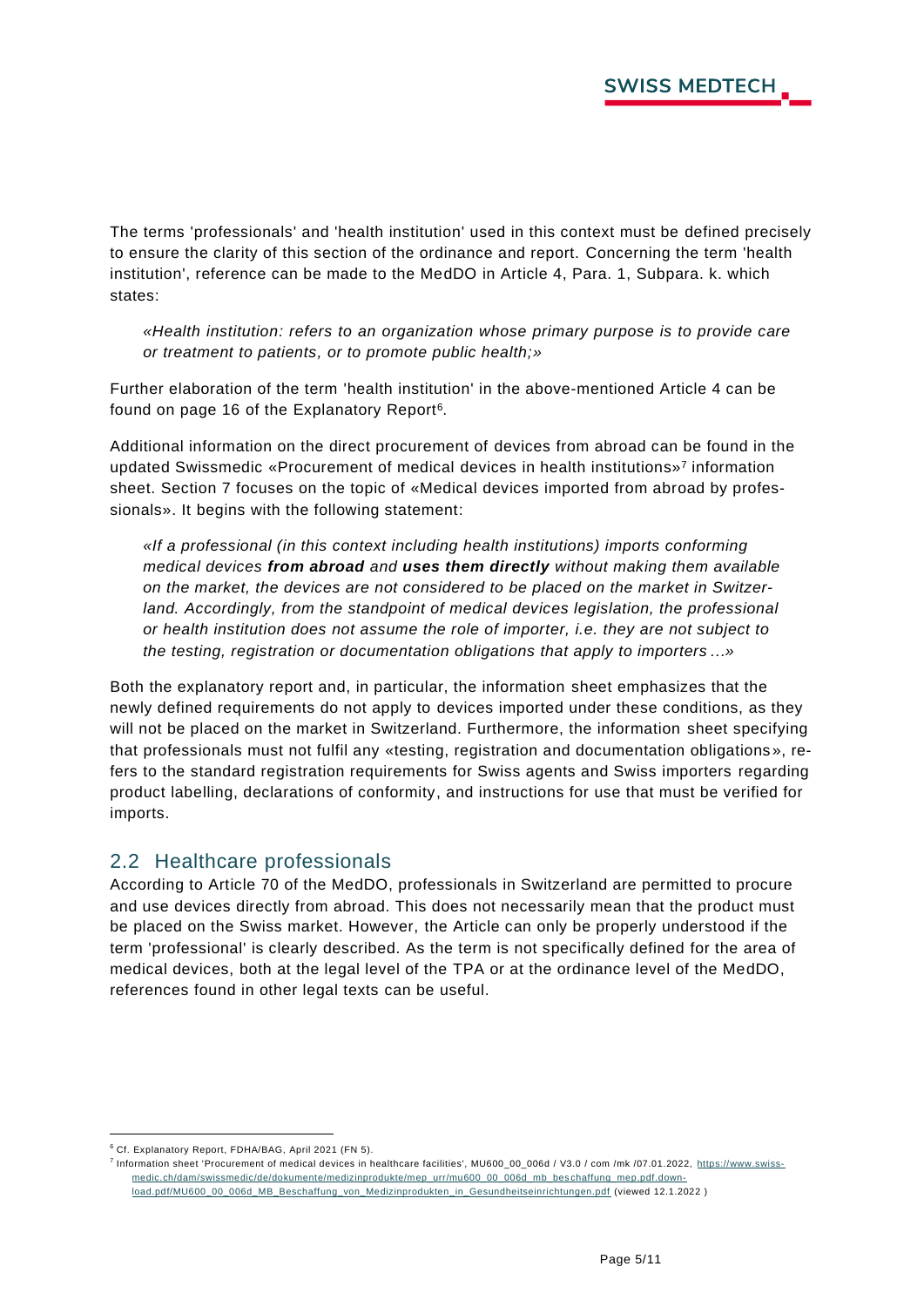MedDO Annex 2 equates the Swiss term 'professional' with the European term 'healthcare professional'. Furthermore, in Switzerland, the terms 'user' and 'layperson''<sup>8</sup> refer directly to the EU law of the MDR. In this, the 'user'<sup>9</sup> is referred to as:

*«any healthcare professional or lay person who uses a medical device.»*

If we now substitute and apply the term 'healthcare professional' used in the EU area for the Swiss term 'professional', we now have a common term for 'users' that can also be applied in Switzerland:

*«Healthcare professionals or lay persons who use a medical device».*

In this way, healthcare professionals can be clearly defined for the purposes of the MedDO. The following applies:

*«Healthcare professionals are all users of a medical devices who do not belong to the category of laypersons.»*

#### <span id="page-5-0"></span>2.3 Healthcare professionals' responsibility for conformity

The Swiss version of the current MedDO is closely aligned with the MDR. This purpose of this is described in Section 1.3 of the current MedDO Explanatory Report<sup>10</sup>:

*«The alignment of Swiss medical device law with the new EU regulations is aimed at improving the safety and quality of medical devices in Switzerland as well...»*

It is therefore logical that any decisive reason for revision concerning the introduction of the MDR in the EU is also relevant for Switzerland. With the latest revision, the EU aims to achieve a «*uniformly high level of health and safety protection for EU citizens who use these*  devices». This is described in the corresponding introduction page<sup>11</sup> of the EU Commission (see paragraph «The main reasons behind this change»):

*«The new regulations will ensure …a consistently high level of health and safety protection for EU citizens using these devices... ».*

In line with this guiding principle, the formulation of the MDR includes requirements aimed at a broader range than for the actual manufacturers of medical devices. Other economic and healthcare players involved were also assigned detailed responsibilities. Consequently, Switzerland has also followed this principle in its formulation of the current MedDO.

With regard to the direct procurement of foreign medical devices by healthcare professionals, Section 7 of the current version of the Swissmedic information sheet on procurement<sup>12</sup> explains:

<sup>8</sup> MedDO, Art 4, Para 2, reference to MDR, Art 2, Paras 37 and 38.

<sup>9</sup> MDR, Art 2, Nummer 37

<sup>10</sup> Cf. Explanatory Report, FDHA/BAG, April 2021 (FN 5).

<sup>&</sup>lt;sup>11</sup> New Regulations, [https://ec.europa.eu/health/md\\_sector/new\\_regulations\\_en,](https://ec.europa.eu/health/md_sector/new_regulations_en) (viewed 17.12.2021)

<sup>&</sup>lt;sup>12</sup> Cf. Procurement of medical devices in health institutions (FN 7).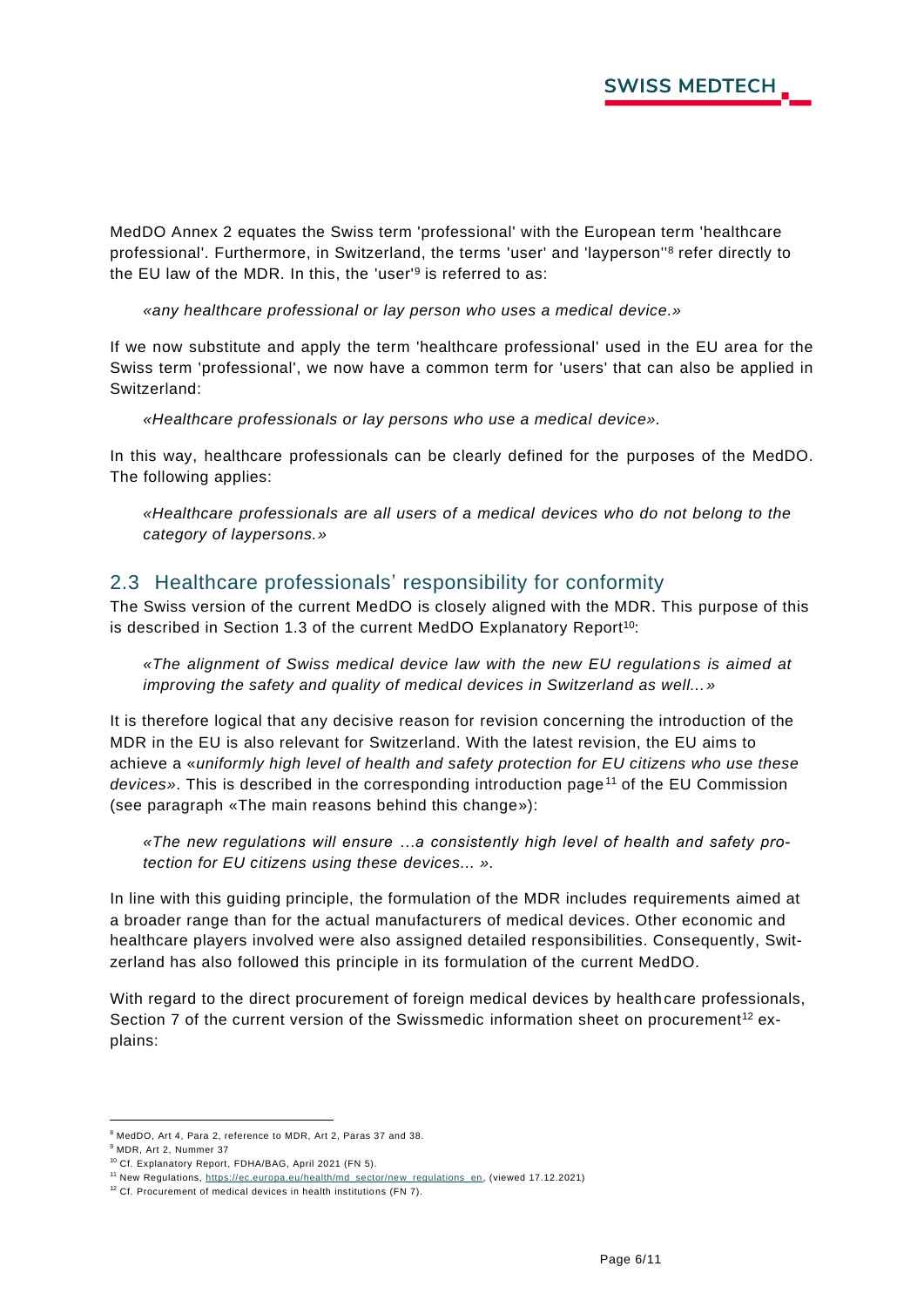*«The professional who imports and directly uses a medical device is responsible for its conformity. A procuring professional, or the procuring health institution where the professional works, must therefore check and ensure that such a device carries a conformity marking recognised by the MedDO, and that a conformity assessment procedure has been carried out …»*

Consequently, products used in Switzerland without being placed on the market must also meet specific conformity requirements of the MedDO. These include the aforementioned, easily verifiable formal aspects of the CE- (or MD-) conformity markings and their certificates.

Importantly, the following section of the above-mentioned information sheet also states:

*«Swissmedic explicitly points out to professionals and their healthcare institutions importing devices without Swiss authorised representatives that these devices may not be covered by the legal liability statement in Art. 47d TPA [Author's note: financial coverage and liability by manufacturer and authorized representatives], and that no Swiss*  economic operator is responsible for formal and safety-related aspects .... In this sit*uation, the professionals and the healthcare institutions take full responsibilit y for ensuring the information flow, obtaining any required information, implementing the corrective actions and clarifying questions of legal liability…».*

This places an obligation on healthcare professionals to also address the possible risks of such direct procurement. The necessary risk assessments must show that healthcare professionals are able to assess the content of the manufacturers' conformity assessments. This requires both regulatory and technical expertise. A thorough assessment of possible risks requires a comprehensive understanding of the conformity assessments carried out by manufacturers.

#### <span id="page-6-0"></span>2.4 Third party commissioning options

Legislators explicitly address healthcare professionals in Article 70 of the MedDO, which provides for the possibility of procuring medical devices directly from abroad.

When healthcare professionals seek administrative and/or logistical assistance from third parties, they must ensure that no transfer of ownership, possession, or other rights in Switzerland resulting in the 'making available on the market'<sup>13</sup> of corresponding products takes place. Consequently, third-party assistance may only be provided within organizations to which the healthcare professional is directly associated. Swissmedic emphasizes this interpretation in the aforementioned procurement information sheet. The first sentence of Section 7 refers explicitly to healthcare professionals who «use the devices directly».

With its wording, Swissmedic clearly expresses that a distribution of the products (making them available on the market), and consequently also a transfer of the procurement to other organizations, is not foreseen in the present procurement model – as this would result in a

<sup>13</sup> MedDO, Art 4, Para. 1, Letter a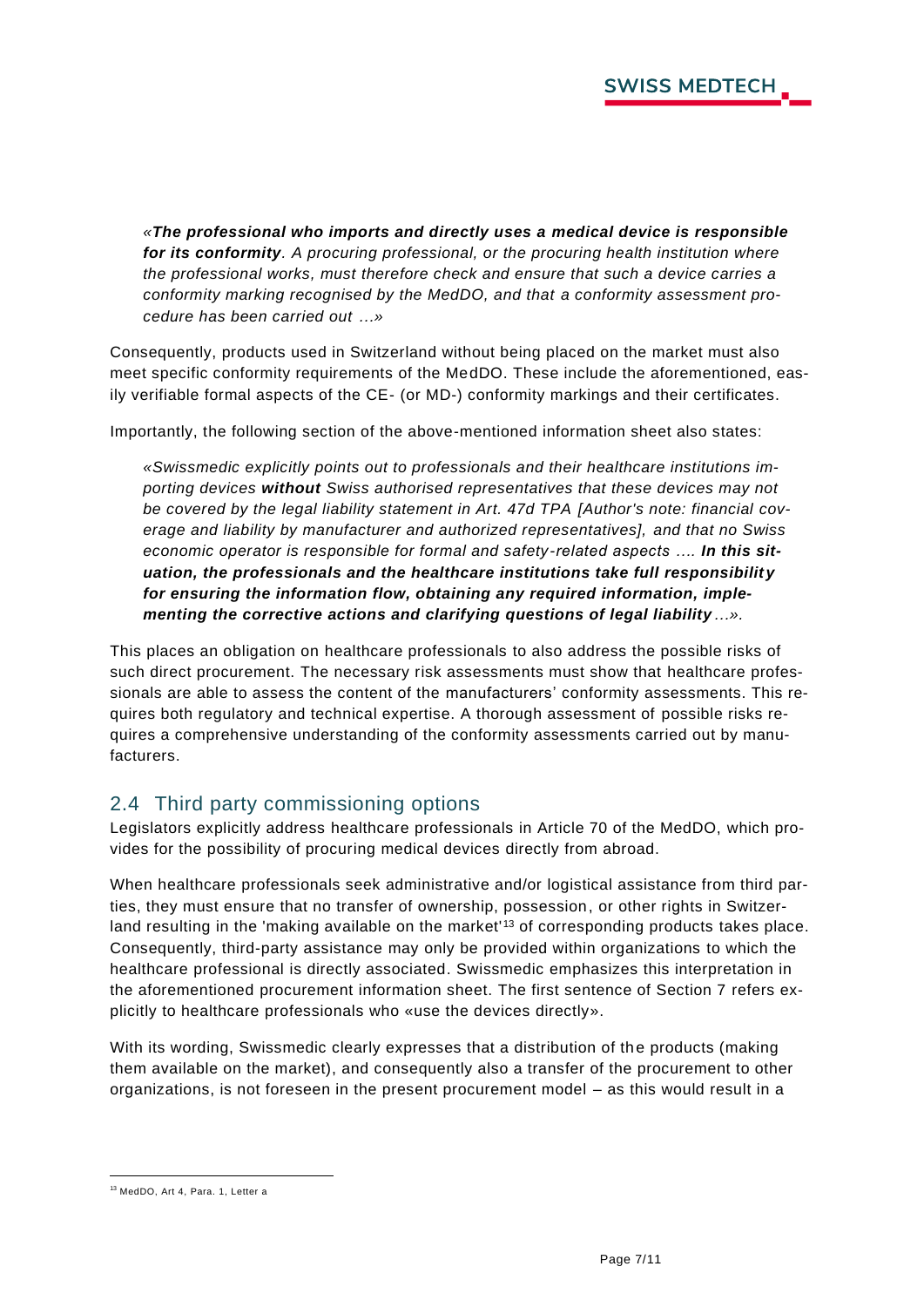putting into circulation of these products in Switzerland. If forwarding companies or intermediaries were commissioned with the procurement, this would consequently imply a subsequent «making them available on the market». According to the MedDO, all these organizations would then automatically have to assume the tasks and responsibilities of importers<sup>14</sup> and, if applicable, also dealers<sup>15</sup> and authorized representatives<sup>16</sup>.

However, 'transfers' can occur even in cases of procurement and applications occurring internally within an organization. Under certain circumstances, a hospital which assists its affiliated physicians by procuring products can result in these devices being «placed on the market» in Switzerland. The same applies to cases of centralized procurement for associated health institutions within a specific association or network.

# <span id="page-7-0"></span>3 Potential risks

### <span id="page-7-1"></span>3.1 Continuity of supply

Direct ordering of products from abroad is now a routine procurement practice in many health institutions. Foreign sources are often used by such facilities to bridge availability problems in national supply chains – resulting in situations equivalent to parallel importation. Undoubtedly, the direct procurement of devices from abroad model is also employed to ensure the continuity of supply.

Problems could arise, however, if the direct procurement of foreign medical devices by health institutions were to cause foreign manufacturers to downsize their warehouses within Switzerland, and/or the eliminate Swiss distributors – which would inevitably lead to further reductions in security of supply and quality of service.

Problems could also arise if foreign manufacturers ignore the new MedDO requirements in cases involving direct procurement. This could arise when Swiss healthcare professionals who procure devices (and who are required by the authorities to assume responsibility for compliance) request that manufacturers release technical and clinical data (see also 2.3, last paragraph). Such a request, however, could hardly be met without additional confidentiality agreements.

Regulatory requirements may also lead to a termination of the procurement model under discussion. A foreign manufacturer can be obliged by its Notified Body to take corrective measures, for example, if its distribution partners do not provide supplies to healthcare professionals in Switzerland in a sufficiently transparent manner.

<sup>14</sup> MedDO, Art 53

<sup>15</sup> MedDO, Art 54

<sup>16</sup> MedDO, Art 51, Art 52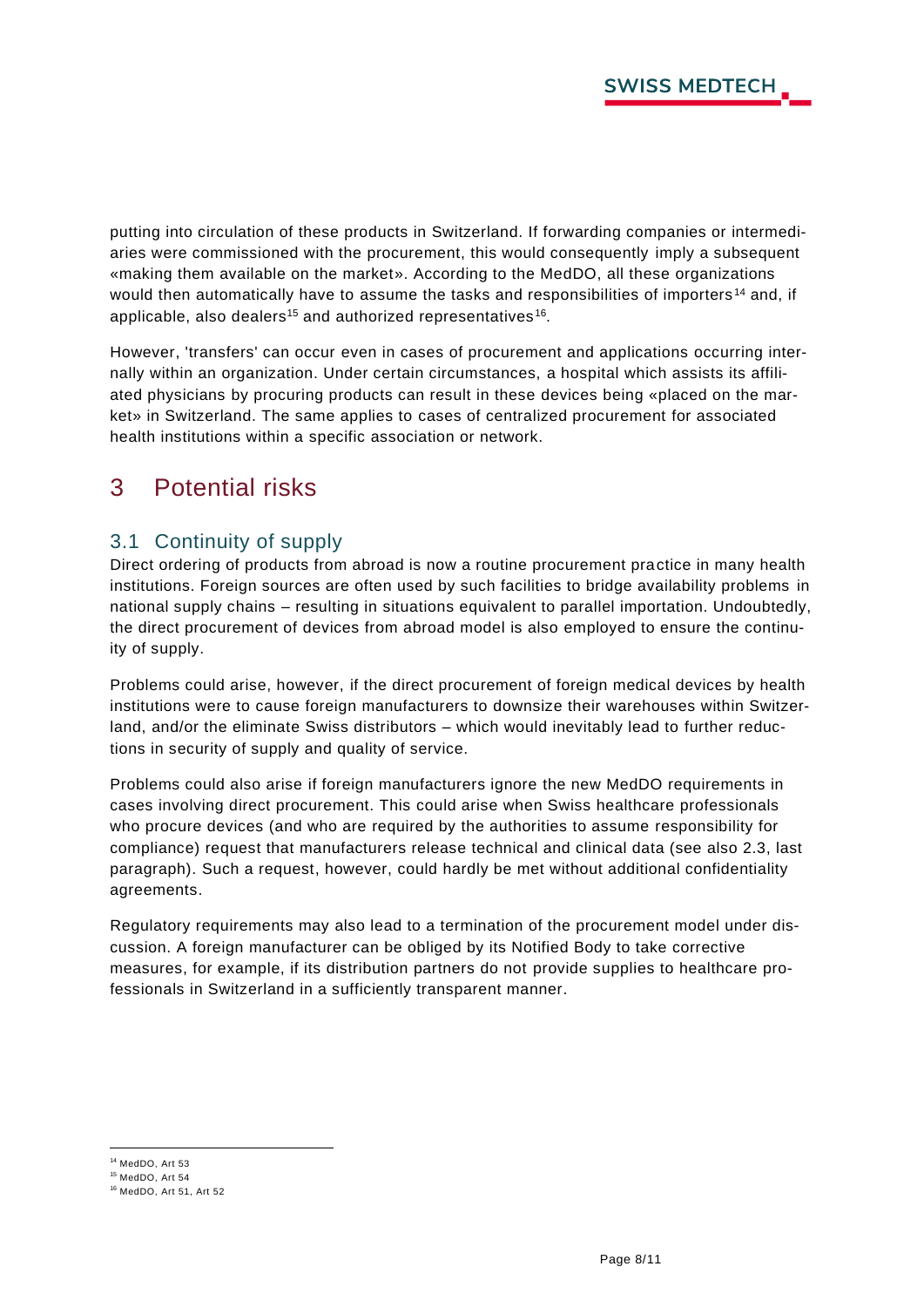#### <span id="page-8-0"></span>3.2 Possible consequences of non-compliance

The model under discussion – direct product procurement from abroad – means that health institutions will have to adhere to narrowly defined framework conditions. Violations of these requirements could result in the imposition of corrective measures by monitoring authorities. It is also possible that the processes defined for this purpose and the competence of healthcare professionals will also lead to objections. This in turn could cause corrections and delays in the procurement of these – and possibly also other – products.

Criminal proceedings may be initiated in the event of intentional non-compliance with the requirements of the 'procurement of devices from abroad' model. The following penal provisions are listed in the TPA<sup>17</sup> Article 86, Para 1:

*«A penalty of imprisonment of up to three years or a fine shall be imposed on anyone who intentionally:* 

*...d. Places on the market, exports or uses medical devices that do not comply with the requirements of this Act or uses medical devices without fulfill ing the necessary specialized and operational requirements; ...»*

<sup>&</sup>lt;sup>17</sup> Cf. Therapeutic Products Act TPA, German HMG (FN 4).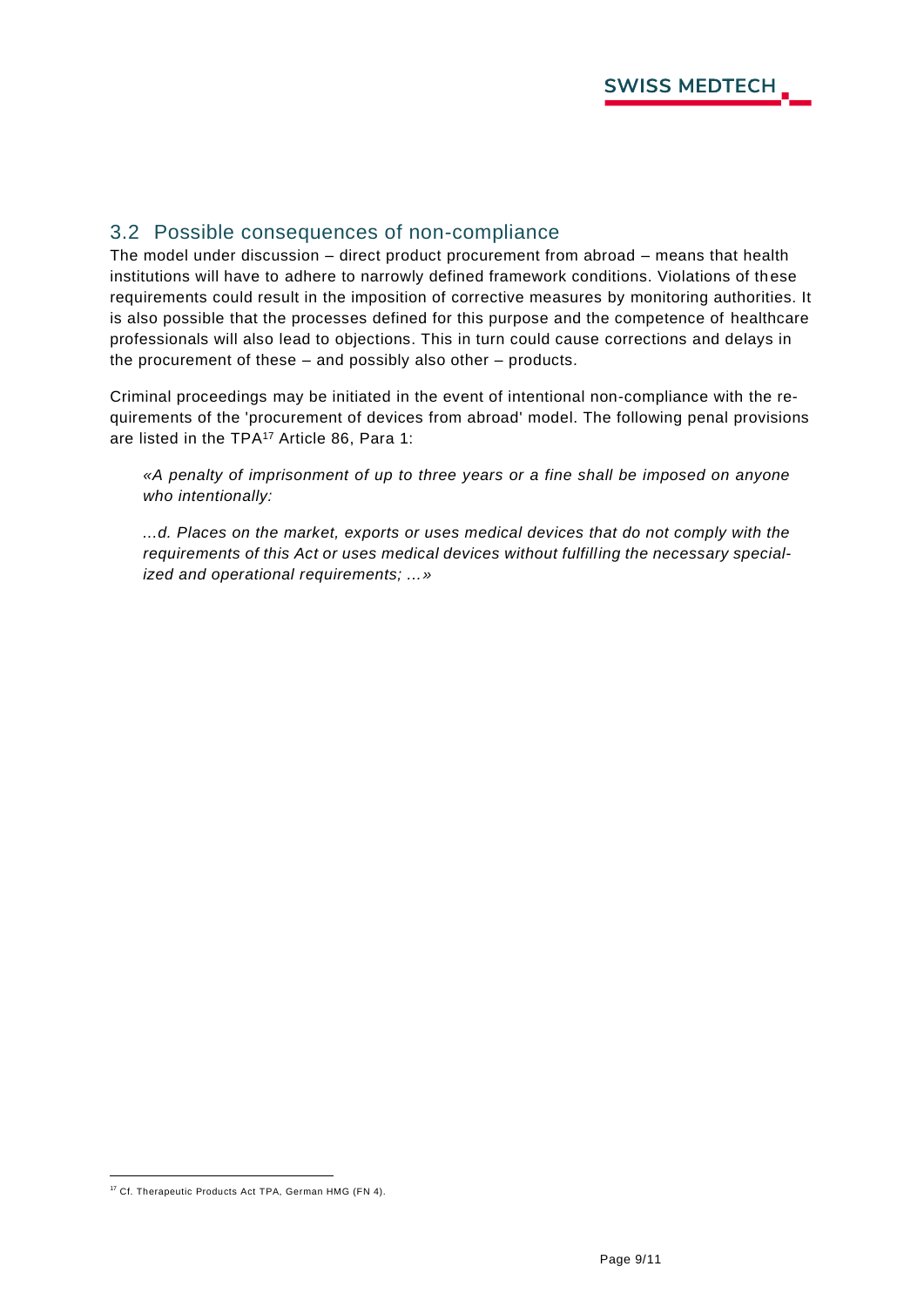## <span id="page-9-0"></span>4 Conclusion

Healthcare professionals in Swiss health institutions may procure products directly from abroad and use them without placing them on the market. However, it is only possible for economic operators to waive the testing, registration, and documentation obligations for Switzerland if the framework conditions set out in the context are fully met. Potential problem areas are likely to be the transfer of conformity responsibility to healthcare professionals, and the challenges to uninterrupted supply capacities.

As attractive as it may appear due to the waived obligation to appoint and declare Swiss authorized representatives and importers, this procurement model can only be seen as an **emergency option** – at most to be used according to the framework conditions for a health institution. As presented in the Swissmedic information sheet on procurement<sup>18</sup> in the second to last paragraph of Section 7:

*For the reasons already stated, healthcare professionals and institutions should usually procure products from a Swiss manufacturer or that have a Swiss authorised representative and only directly use products from abroad without a Swiss authorised representative in justified exceptional cases.*

As a rule, already standardised and established procurement processes will also continue to apply to foreign products as well.

#### **Document approval and modification history**

| Version | Date       | Author                        | <b>Revision</b> | Approval for<br>release                   | <b>Comments</b> |
|---------|------------|-------------------------------|-----------------|-------------------------------------------|-----------------|
| 01      | 17.03.2022 | Peter Studer<br>(confinis AG) | n.a.            | <b>Daniel Delfosse</b><br>(Swiss Medtech) | First creation  |
|         |            |                               |                 |                                           |                 |

<sup>&</sup>lt;sup>18</sup> Cf. Procurement of medical devices in health institutions (FN 7).